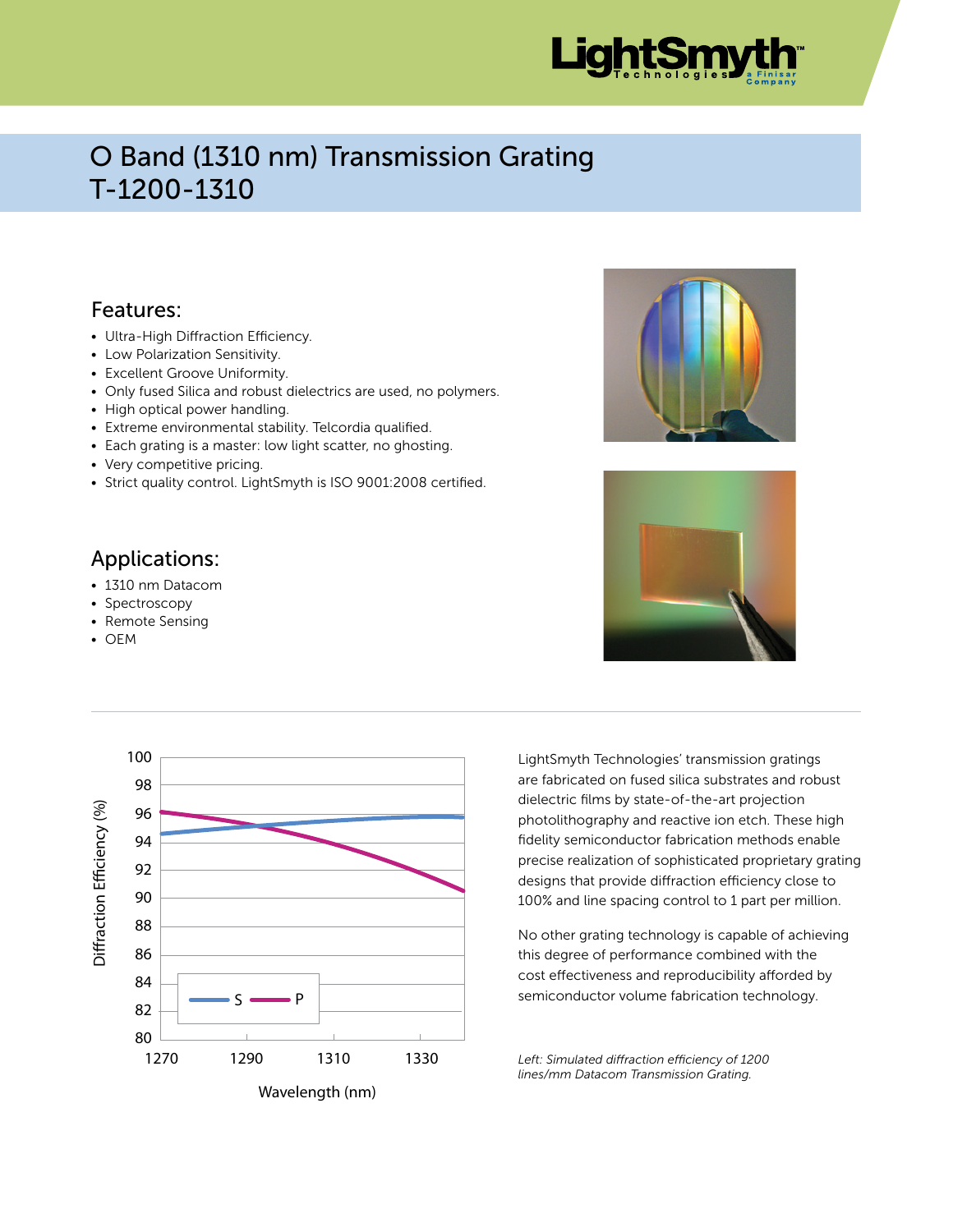### O Band (1310 nm) Transmission Grating T-1200-1310

| Optical                               |             |          |  |  |  |
|---------------------------------------|-------------|----------|--|--|--|
| Description                           | Value       | Units    |  |  |  |
| Line Density                          | 1201.2      | Lines/mm |  |  |  |
| Line Density Uniformity               | ± 0.001     | Lines/mm |  |  |  |
| Angle of Incidence (AOI) <sup>1</sup> | $52 + 1$    | $\circ$  |  |  |  |
| Wavelength Range                      | $1310 + 35$ | nm       |  |  |  |
| Optimal polarization <sup>2</sup>     | Any         |          |  |  |  |
| Diffraction Efficiency <sup>3</sup>   | >90         | $\%$     |  |  |  |

Notes: <sup>1</sup> Optical grating performance will remain substantially similar over a 5° variation in angle of incidence.

 $^2$  p-polarization: electric field vector is perpendicular to the grating lines; s-polarization is orthogonal to p.

<sup>3</sup> Worst case in the operational wavelength range for either polarization.

| Mechanical               |                                        |  |  |  |
|--------------------------|----------------------------------------|--|--|--|
| Dimension tolerances     | $+0.2$ for grating size and width      |  |  |  |
| Substrate Thickness      | $0.675 + 0.050$ mm                     |  |  |  |
| Material                 | Fused silica, dielectric layers        |  |  |  |
| Scratch/Dig <sup>4</sup> | 60/40 standard, 40/20 and 20/10 custom |  |  |  |

Note: 4 As per MIL-PRF-1380B in the clear aperture; no requirements outside of the clear aperture.

| Substrate dimension options |                                  |                                   |                                       |                                           |  |  |
|-----------------------------|----------------------------------|-----------------------------------|---------------------------------------|-------------------------------------------|--|--|
| Part Number                 | Substrate width, mm <sup>5</sup> | Substrate height, mm <sup>5</sup> | Clear aperture width, mm <sup>6</sup> | Clear aperture height,<br>mm <sup>6</sup> |  |  |
| T-1200-1310                 | 14.8                             | 9.8                               | 13.8                                  | 8.8                                       |  |  |
| Custom dimensions           | Available - please call.         |                                   |                                       |                                           |  |  |

Notes: <sup>5</sup> Width is perpendicular to grating grooves, height is parallel to the grating grooves. <sup>6</sup> Clear aperture is centered on the substrate.

#### Typical Optical Layout

The transmission grating is designed to operate in Littrow configuration at band center, where the angle of incidence and diffraction are the same for the central operational wavelength. Light is dispersed in the plane perpendicular to the grooves.



LightSmyth Technologies • www.LightSmyth.com • Tel + 1-541-431-0026

© 2015 LightSmyth Technologies. All rights reserved. LightSmyth is a pending trademark of Finisar Corporation. Features and specifications are subject to change without notice. 01/15